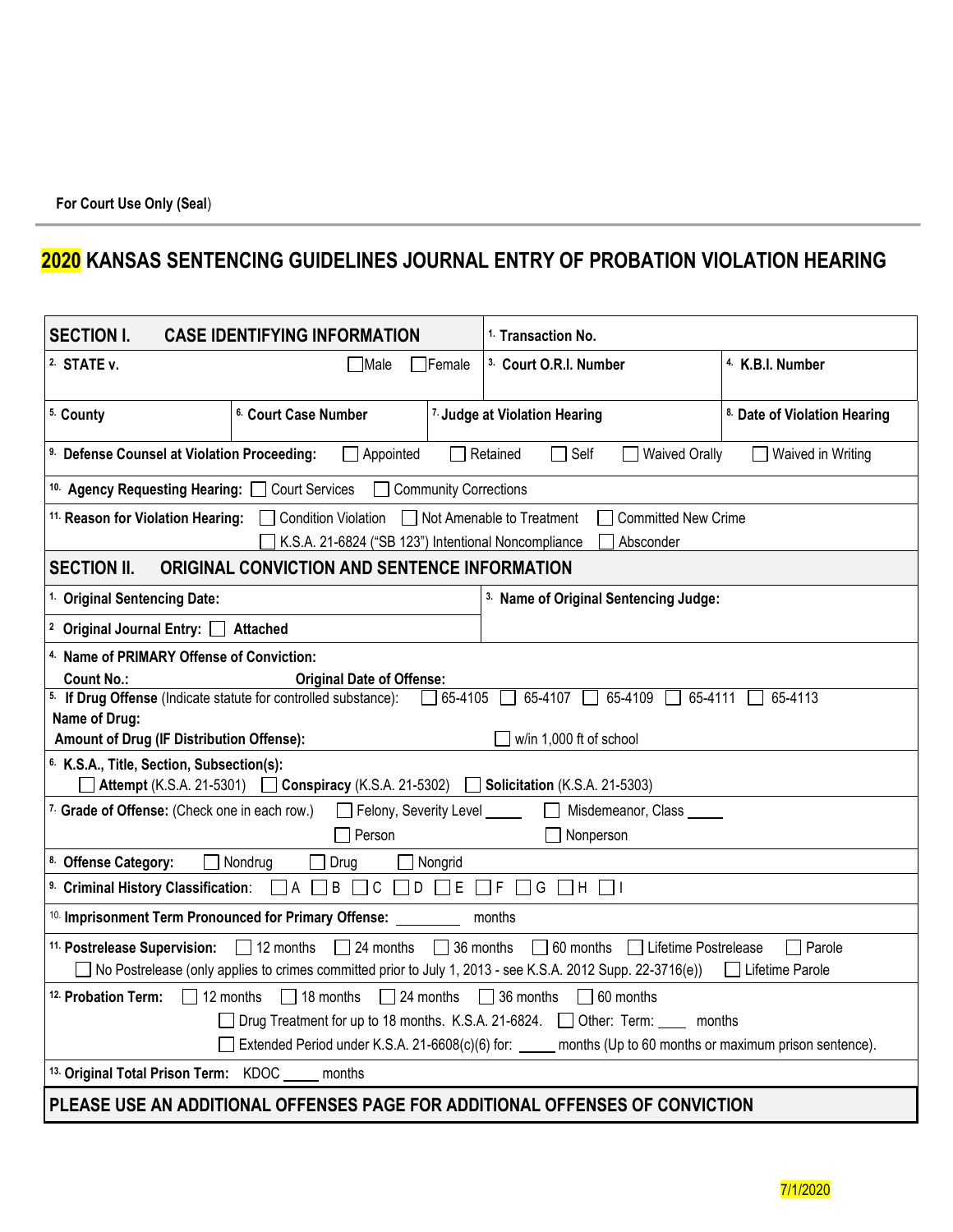| Case No.                                                                                                                                                                                                                                                                                                                                                                                                                                                                                                                                                                                                                                                                                                                                                                                                                                                                                                                                                                                                                                                                                                                                                                                                                                                                                                                                                                                                                                                                                             | (PAGE 2)                                                                                                                                                                          |  |  |  |  |  |
|------------------------------------------------------------------------------------------------------------------------------------------------------------------------------------------------------------------------------------------------------------------------------------------------------------------------------------------------------------------------------------------------------------------------------------------------------------------------------------------------------------------------------------------------------------------------------------------------------------------------------------------------------------------------------------------------------------------------------------------------------------------------------------------------------------------------------------------------------------------------------------------------------------------------------------------------------------------------------------------------------------------------------------------------------------------------------------------------------------------------------------------------------------------------------------------------------------------------------------------------------------------------------------------------------------------------------------------------------------------------------------------------------------------------------------------------------------------------------------------------------|-----------------------------------------------------------------------------------------------------------------------------------------------------------------------------------|--|--|--|--|--|
| SECTION III. VIOLATION SANCTION HISTORY - ONLY MARK IF PREVIOUSLY IMPOSED                                                                                                                                                                                                                                                                                                                                                                                                                                                                                                                                                                                                                                                                                                                                                                                                                                                                                                                                                                                                                                                                                                                                                                                                                                                                                                                                                                                                                            |                                                                                                                                                                                   |  |  |  |  |  |
| Prior county jail sanctions imposed (K.S.A. 22-3716(c)(1)(B)):<br>* to be imposed in 2 or 3 day consecutive period<br>days imposed by $\Box$ Supervising officer $\Box$ Court<br>1 <sup>st</sup><br>days imposed by $\Box$ Supervising officer $\Box$ Court<br>2 <sub>nd</sub><br>days imposed by □ Supervising officer □ Court<br>3 <sub>rd</sub><br>days imposed by $\Box$ Supervising officer $\Box$<br>4 <sup>th</sup><br>Court<br>days imposed by □ Supervising officer □ Court<br>5 <sup>th</sup><br>days imposed by $\Box$ Supervising officer $\Box$ Court<br>6 <sup>th</sup><br>days imposed by $\Box$ Supervising officer $\Box$ Court<br>7 <sup>th</sup><br>days imposed by $\Box$ Supervising officer $\Box$ Court<br>8 <sup>th</sup><br>days imposed by $\Box$ Supervising officer $\Box$ Court<br>9 <sup>th</sup>                                                                                                                                                                                                                                                                                                                                                                                                                                                                                                                                                                                                                                                                      | 120 days in KDOC (K.S.A. 22-3716(c)(1)(C))<br>180 days in KDOC (K.S.A. 22-3716(c)(1)(D))<br>Jail sanction history ______ days imposed<br>(Up to 60 days per K.S.A. 22-3716(c)(9)) |  |  |  |  |  |
|                                                                                                                                                                                                                                                                                                                                                                                                                                                                                                                                                                                                                                                                                                                                                                                                                                                                                                                                                                                                                                                                                                                                                                                                                                                                                                                                                                                                                                                                                                      |                                                                                                                                                                                   |  |  |  |  |  |
| SECTION IV. DISPOSITION OF THIS VIOLATION HEARING<br><sup>1</sup> Disposition: No Violation Determined The court finds sufficient evidence and grounds to show and orders:<br>Violations Determined, Probation Not Revoked But:<br>Probation Conditions Modified? $\Box$ Yes $\Box$ No (If Yes, describe conditions in box #4)<br>Ordered to Community Corrections Supervision<br>Probation Extended for<br>months<br>Drug Treatment for up to 18 months. K.S.A. 21-6824, ("SB123")<br>Violation Sanctions Ordered:<br>Quick Dip: $\Box$ 2 day $\Box$ 3 day<br>KDOC Prison Sanction: □ 120 days □ 180 days (not applicable if the original date of offense is on or after July 1, 2019)<br>County Jail _____ days (up to 60) (may not be imposed at same time as other sanctions - K.S.A. 22-3716(c)(9))<br>Violation Determined, Probation Revoked and Defendant Ordered to Serve:<br>Original Sentence   Modified Sentence   Modified Sentence<br>months<br>Court revoked per K.S.A. 22-3716(c)(7) because:<br>Absconded<br>$\Box$ Committed new crime (state reasons in box #3)<br>Public safety (state reasons in comment box)<br>Offender welfare finding (state reasons in comment box)<br>Original sentence result of dispositional departure<br>No Postrelease Period (only applies to crimes committed prior to July 1, 2013 - see K.S.A. 2012 Supp. 22-3716(e))<br>** KDOC Drug Treatment Program (minimum 120 days) (This option is included in statute, but is unavailable)<br>Comments: |                                                                                                                                                                                   |  |  |  |  |  |
| 2. BIDS FEES ORDERED:<br>Application Fee Assessed \$ _____(Per K.S.A. 22-4529, \$100 unless reduced or waived for "manifest hardship")<br>Attorney Fee Assessed \$_____(Per K.S.A. 22-4513)                                                                                                                                                                                                                                                                                                                                                                                                                                                                                                                                                                                                                                                                                                                                                                                                                                                                                                                                                                                                                                                                                                                                                                                                                                                                                                          |                                                                                                                                                                                   |  |  |  |  |  |
| <sup>3.</sup> If Probation was Revoked, Modified or Extended for any Reason, Please Provide a Brief Description of the Violation(s):                                                                                                                                                                                                                                                                                                                                                                                                                                                                                                                                                                                                                                                                                                                                                                                                                                                                                                                                                                                                                                                                                                                                                                                                                                                                                                                                                                 |                                                                                                                                                                                   |  |  |  |  |  |
| 4. If Probation was Modified or Extended for any Reason, Please Provide a Brief Description of any New Conditions Imposed:                                                                                                                                                                                                                                                                                                                                                                                                                                                                                                                                                                                                                                                                                                                                                                                                                                                                                                                                                                                                                                                                                                                                                                                                                                                                                                                                                                           |                                                                                                                                                                                   |  |  |  |  |  |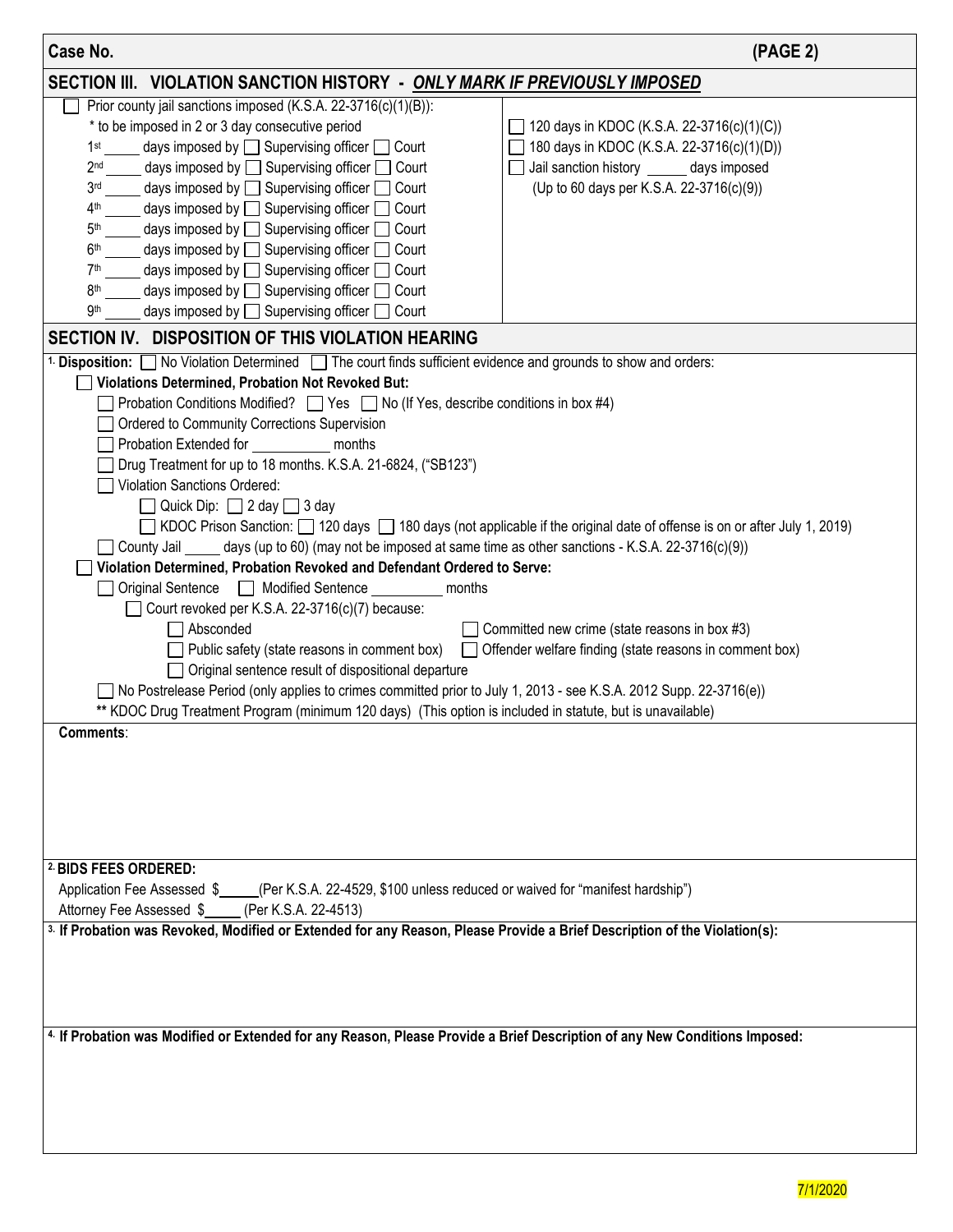| Case No.                                                                                                                                                                                                                                                                                                                                                                                                                                                                                                                                                                                                          |                                                                                                      |                                                                                                                                                                                                                                                                                                                                                          |                                                                                                                                                      | (PAGE 3)                                                                                                          |  |  |  |
|-------------------------------------------------------------------------------------------------------------------------------------------------------------------------------------------------------------------------------------------------------------------------------------------------------------------------------------------------------------------------------------------------------------------------------------------------------------------------------------------------------------------------------------------------------------------------------------------------------------------|------------------------------------------------------------------------------------------------------|----------------------------------------------------------------------------------------------------------------------------------------------------------------------------------------------------------------------------------------------------------------------------------------------------------------------------------------------------------|------------------------------------------------------------------------------------------------------------------------------------------------------|-------------------------------------------------------------------------------------------------------------------|--|--|--|
| SECTION IV. DISPOSITION OF THIS VIOLATION HEARING (cont.)                                                                                                                                                                                                                                                                                                                                                                                                                                                                                                                                                         |                                                                                                      |                                                                                                                                                                                                                                                                                                                                                          |                                                                                                                                                      |                                                                                                                   |  |  |  |
| 5. Incarceration Credit: Jail Credit Awarded at Original Sentencing<br>+ Credit Awarded While on Probation for Current Crime (to include any KDOC violation sanction time)<br><b>Revocation Date:</b><br><b>Total Number of Days of Credit Awarded</b><br>= SENTENCE BEGINS DATE:<br>mm/dd/yyyy<br>mm/dd/yyyy<br>Court remands Defendant to custody of Sheriff to begin serving sentence.<br>Enter dates (mm/dd/yy ONLY) and days of credit potentially available for this case and check "A" if the days are awarded, or "N" if the days are not<br>awarded by the court. (attach additional pages if necessary) |                                                                                                      |                                                                                                                                                                                                                                                                                                                                                          |                                                                                                                                                      |                                                                                                                   |  |  |  |
| Location -<br>Location -<br>Location -<br>Location -<br>Location -<br>Location -<br>Location -                                                                                                                                                                                                                                                                                                                                                                                                                                                                                                                    | From:<br>From:<br>From:<br>From:<br>From:<br>From:<br>From:                                          | To:<br>$=$<br>To:<br>$=$<br>To:<br>$\equiv$<br>To:<br>$=$<br>To:<br>$\equiv$<br>To:<br>$=$<br>To:<br>$=$                                                                                                                                                                                                                                                 | $\Box$ A<br>Days<br>$\overline{A}$<br>Days<br>$\Box$ A<br>Days<br>$\Box$ A<br>Days<br>$\Box$ A<br>Days<br>$\Box$ A<br>Days<br>$\overline{A}$<br>Days | ${\sf N}$<br>N<br>N<br>N<br>N<br>N<br>$\mathsf{N}$                                                                |  |  |  |
| Case No.<br>Case No.<br>Case No.<br>Case No.<br>Others:                                                                                                                                                                                                                                                                                                                                                                                                                                                                                                                                                           |                                                                                                      | *Enter appropriate letters to indicate the type of location where credit may have been earned:<br>J=Jail TL=Treatment (Locked) TU=Treatment (Unlocked) RL=Residential (Locked)<br><sup>6.</sup> Prior Case(s) to Which the Current Sentence is to Run Concurrent or Consecutive:<br>Misd<br>Felony<br>Misd<br>Felony<br>Misd<br>Felony<br>Misd<br>Felony | County<br>Concurrent<br>County<br>Concurrent<br>Concurrent<br>County<br>County<br>Concurrent                                                         | RU=Residential (Unlocked) HA=House Arrest<br>or Consecutive<br>or Consecutive<br>or Consecutive<br>or Consecutive |  |  |  |
| <b>SECTION V.</b><br>Judge's Signature:                                                                                                                                                                                                                                                                                                                                                                                                                                                                                                                                                                           | <b>SIGNATURES</b><br>Submitted for Electronic Signature<br><sup>2.</sup> Prosecuting Attorney: Date: | Date: <u>____________________</u>                                                                                                                                                                                                                                                                                                                        |                                                                                                                                                      |                                                                                                                   |  |  |  |
| Phone No:<br>the control of the control of the control of the control of the control of the control of the control of the control of the control of the control of the control of the control of the control of the control of the control<br>THIS FORM MUST BE ACCOMPANIED BY A COPY OF THE ORIGINAL JOURNAL ENTRY OF JUDGMENT                                                                                                                                                                                                                                                                                   |                                                                                                      |                                                                                                                                                                                                                                                                                                                                                          |                                                                                                                                                      |                                                                                                                   |  |  |  |